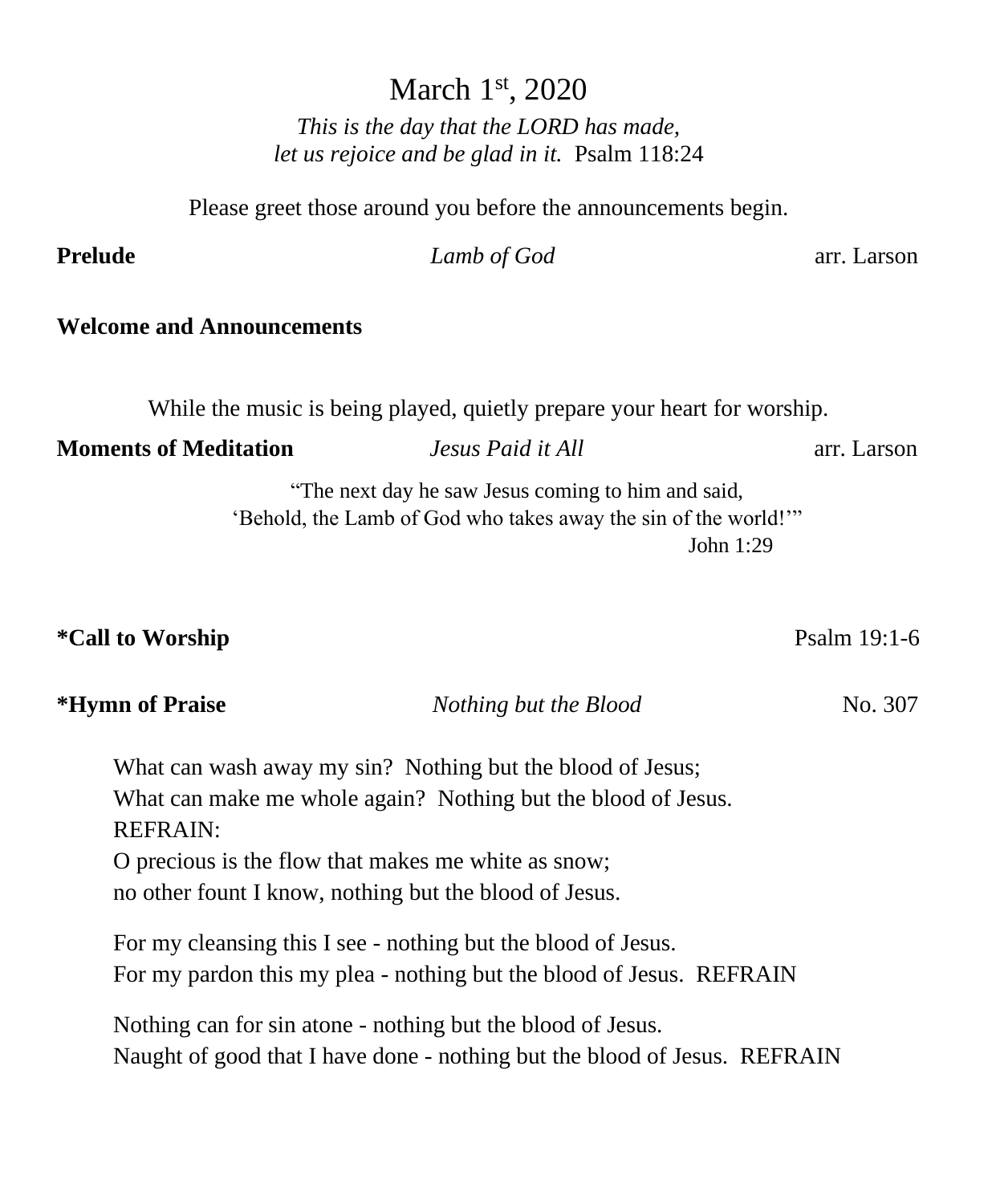This is all my hope and peace - nothing but the blood of Jesus. This is all my righteousness - nothing but the blood of Jesus. REFRAIN: O precious is the flow that makes me white as snow; no other fount I know, nothing but the blood of Jesus.

Now by this I'll overcome - nothing but the blood of Jesus. Now by this I'll reach my home - nothing but the blood of Jesus. REFRAIN

### **\*Prayer of Invocation**

**Scripture Reading Isaiah** 40:1-8 Pew Bible Page 1119

### **Prayer of Confession**

Our Lord and our God, we come to you as your sons and servants, grateful for the redemption that is ours in Jesus Christ, and yet aware of our continuing need of your grace. We confess that we have sinned against you. We have broken your commandments. We have fallen short of your glory. We have not loved you with all our heart, mind, soul, and strength. We've not loved our neighbor as ourselves. We were born in sin and have continued to sin. Yet you warn that whoever keeps the whole law and stumbles at one point is guilty of all. We acknowledge our guilt. We rightly fall under your curse and judgment. Have mercy upon us. O Lord, in Jesus name, blot out our transgressions. Wash us from our iniquities; deliver us from blood-guiltiness. Forgive our sins and cleanse us from all unrighteousness. Remove our transgressions as far as the east is from the west; cast all our sins behind your back and remember them no more. In Jesus' name. Amen.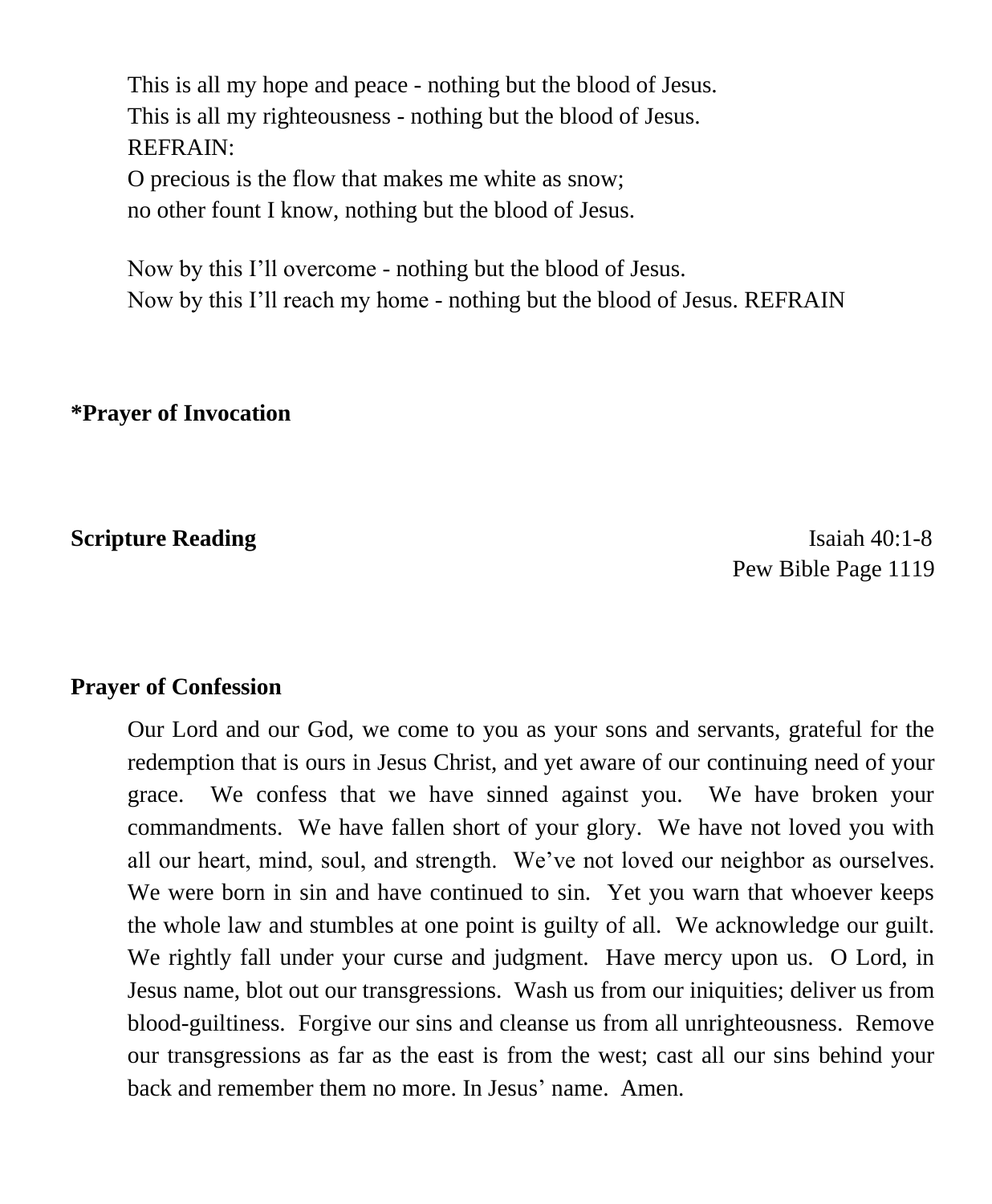### **Assurance of Pardoning Grace** Psalm 19:7-11

 $<sup>7</sup>$  The law of the Lord is perfect, reviving the soul; the testimony of the Lord is sure,</sup> making wise the simple;  $8$  the precepts of the Lord are right, rejoicing the heart; the commandment of the Lord is pure, enlightening the eyes;  $9$  the fear of the Lord is clean, enduring forever; the rules of the Lord are true, and righteous altogether. More to be desired are they than gold, even much fine gold; sweeter also than honey and drippings of the honeycomb.  $11$  Moreover, by them is your servant warned; in keeping them there is great reward.

# **\*Hymn of Thanksgiving** *For All the Saints* No. 358

For all the saints who from their labors rest, who Thee by faith before the world confessed, Thy name, O Jesus, be forever blest. Alleluia! Alleluia!

Thou wast their rock, their fortress, and their might; Thou, Lord, their Captain in the well-fought fight; Thou, in the darkness drear, their one true light. Alleluia! Alleluia!

O may Thy soldiers faithful, true, and bold, fight as the saints who nobly fought of old, and win with them the victor's crown of gold. Alleluia! Alleluia!

The golden evening brightens in the west; soon, soon to faithful warriors comes their rest; sweet is the calm of paradise the blest. Alleluia! Alleluia!

But lo! there breaks a yet more glorious day; the saints triumphant rise in bright array; the King of glory passes on His way. Alleluia! Alleluia!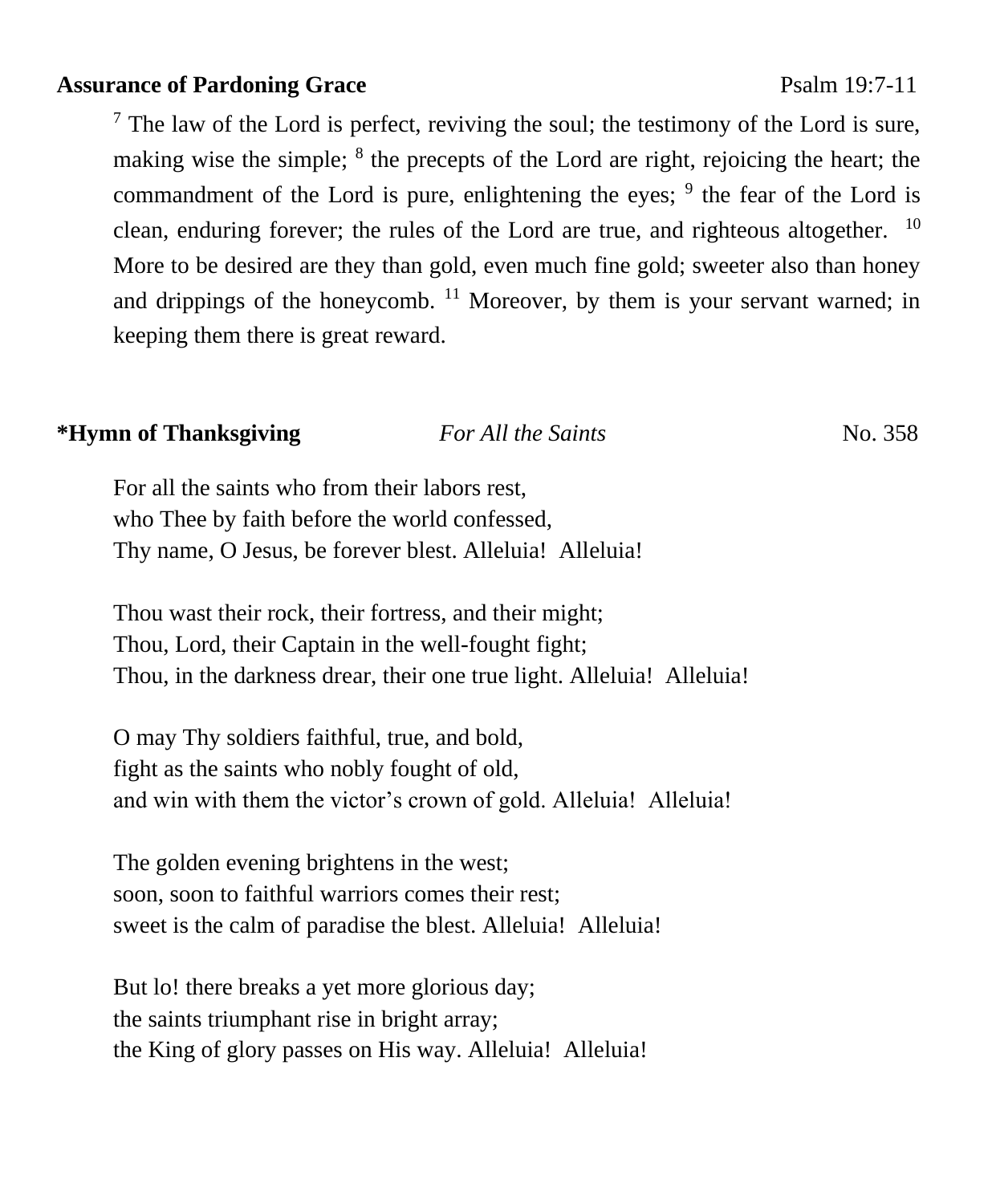From earth's wide bounds, from ocean's farthest coast, through gates of pearl streams in the countless host, singing to Father, Son, and Holy Ghost. Alleluia! Alleluia!

## **Westminster Shorter Catechism 25 - 26**

- Q. 25 How doth Christ execute the office of a priest?
- **A. Christ executeth the office of a priest, in his once offering up of himself a sacrifice to satisfy divine justice, and reconcile us to God, and in making continual intercession for us.**
- Q. 26 How doth Christ execute the office of a king?
- **A. Christ executeth the office of a king, in subduing us to himself, in ruling and defending us, and in restraining and conquering all his and our enemies.**

**Prayer of Intercession**

**Tithes and Offering** *Jesus I Come* arr. Thygerson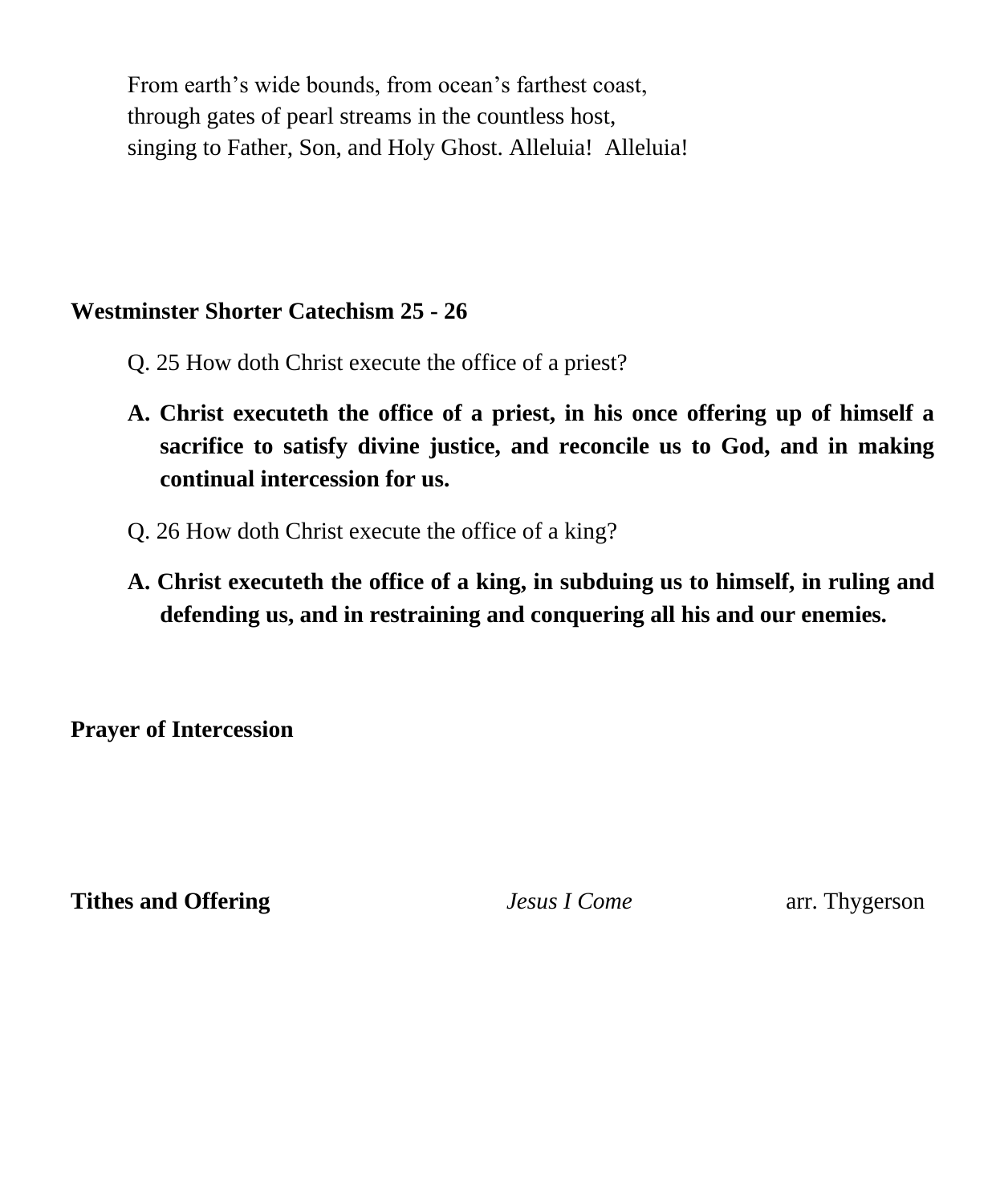**\*Hymn of Preparation** *Speak O Lord* 



Words and Music: Keith Getty and Stuart Townend; ©2005 Thankyou Music All rights reserved. Reprinted with permission under CCLI #376630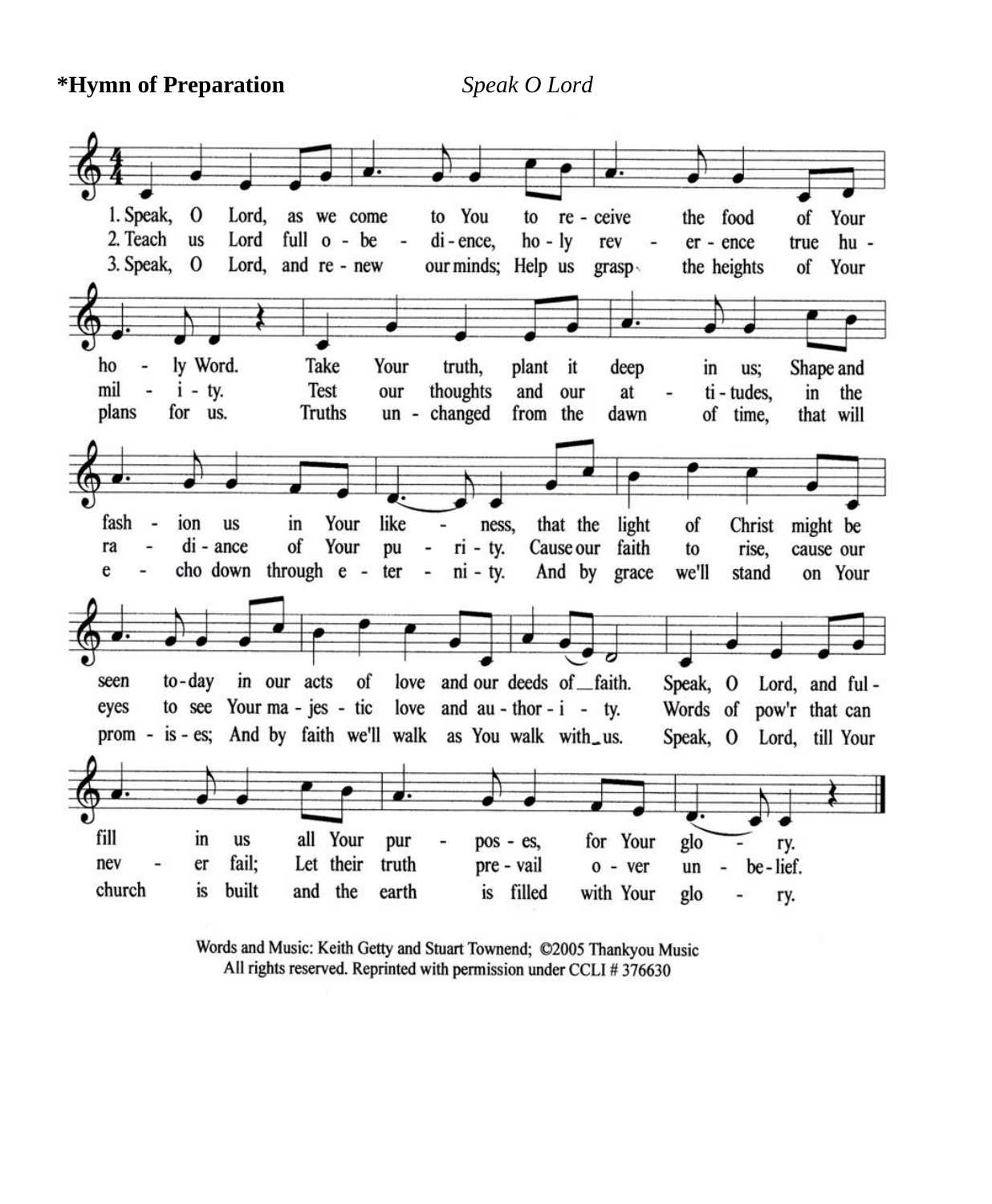Pew Bible Page 1593

Sermon Outline

- 1. God in Human History (vv. 1-3)
- 2. The Dawn of a New Era (vv. 4-6)
- 3. Repentance Proclaimed (vv. 7-14)

**Sermon Text for Next Sunday, March 8: Luke 3:15-22**

Questions for Further Reflection:

- 1. Why does Luke take the time to place the Gospel within the sphere of human history? What does this mean for you and for me today?
- 2. What do you think of when you hear the word "prophet"? Are there still prophets in the church/world today? If yes, then in what capacity do they operate, and if no, then why not? What light does 2 Peter 1:21 help shed on this issue?
- 3. John the Baptist mentions God's judgment quite a bit in his preaching. What place does God's judgment have in our evangelism today? Should we mention it more as we talk to others? And if so, how do we do this?
- 4. Is repentance a once and for all act or is it something that must be worked at? Could it be both?

### **Celebration of the Lord's Supper**

Please hold the elements so that we may all partake together.

The bread set apart is gluten free.

We use wine in the Lord's Supper, however, for those who prefer, grape juice is provided in the outer ring of the tray.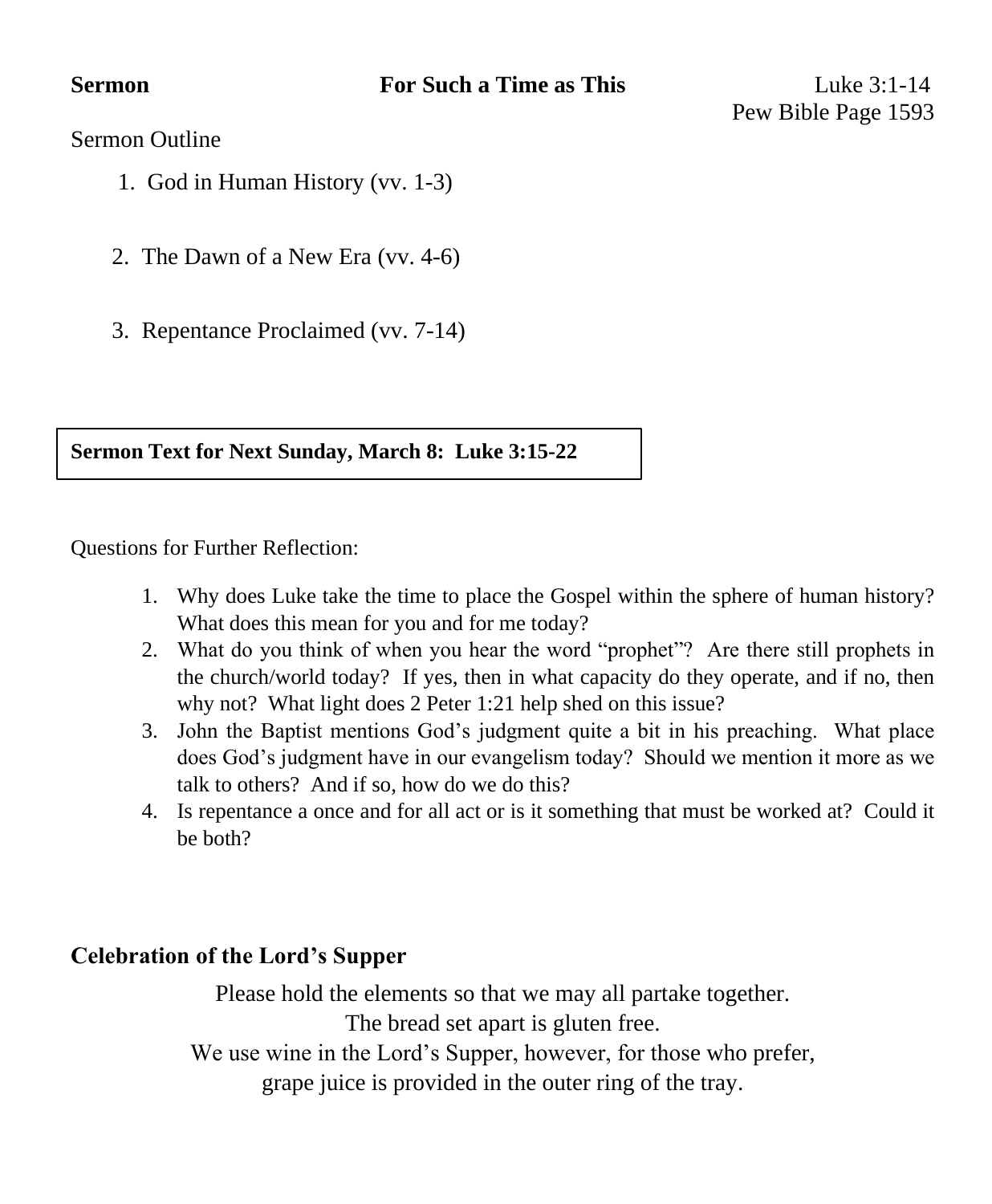### **\*Hymn of Response** *Jesus Paid It All* No. 308

I hear the Savior say, "Your strength indeed is small, child of weakness, watch and pray, find in Me, your all in all." Jesus paid it all, all to Him I owe; sin had left a crimson stain, He washed it white as snow.

Lord, now indeed I find Your pow'r, and Yours alone, can change the leper's spots, and melt the heart of stone. Jesus paid it all, all to Him I owe; sin had left a crimson stain, He washed it white as snow.

For nothing good have I whereby Your grace to claim - I'll wash my garments white in the blood of Calv'ry's Lamb. Jesus paid it all, all to Him I owe; sin had left a crimson stain, He washed it white as snow.

And when, before the throne, I stand in Him complete, "Jesus died my soul to save," my lips shall still repeat. Jesus paid it all, all to Him I owe; sin had left a crimson stain, He washed it white as snow.

### **\*Benediction**

## **\*Gloria Patri** No. 735

Glory be to the Father, and to the Son, and to the Holy Ghost; as it was in the beginning, is now, and ever shall be, world without end. Amen, amen.

**\*Postlude** *Cornerstone* arr. Cumberland

**\* Congregation:** Please stand as able.

**\* \* \* \* \* \* \* \***

| <b>Violin</b>              |
|----------------------------|
| Piano                      |
| <b>Intercessory Prayer</b> |

**Violin** Chris Erickson **Denise O'Neal Intervalle Prayer** Andrew Gretzinger, Pastor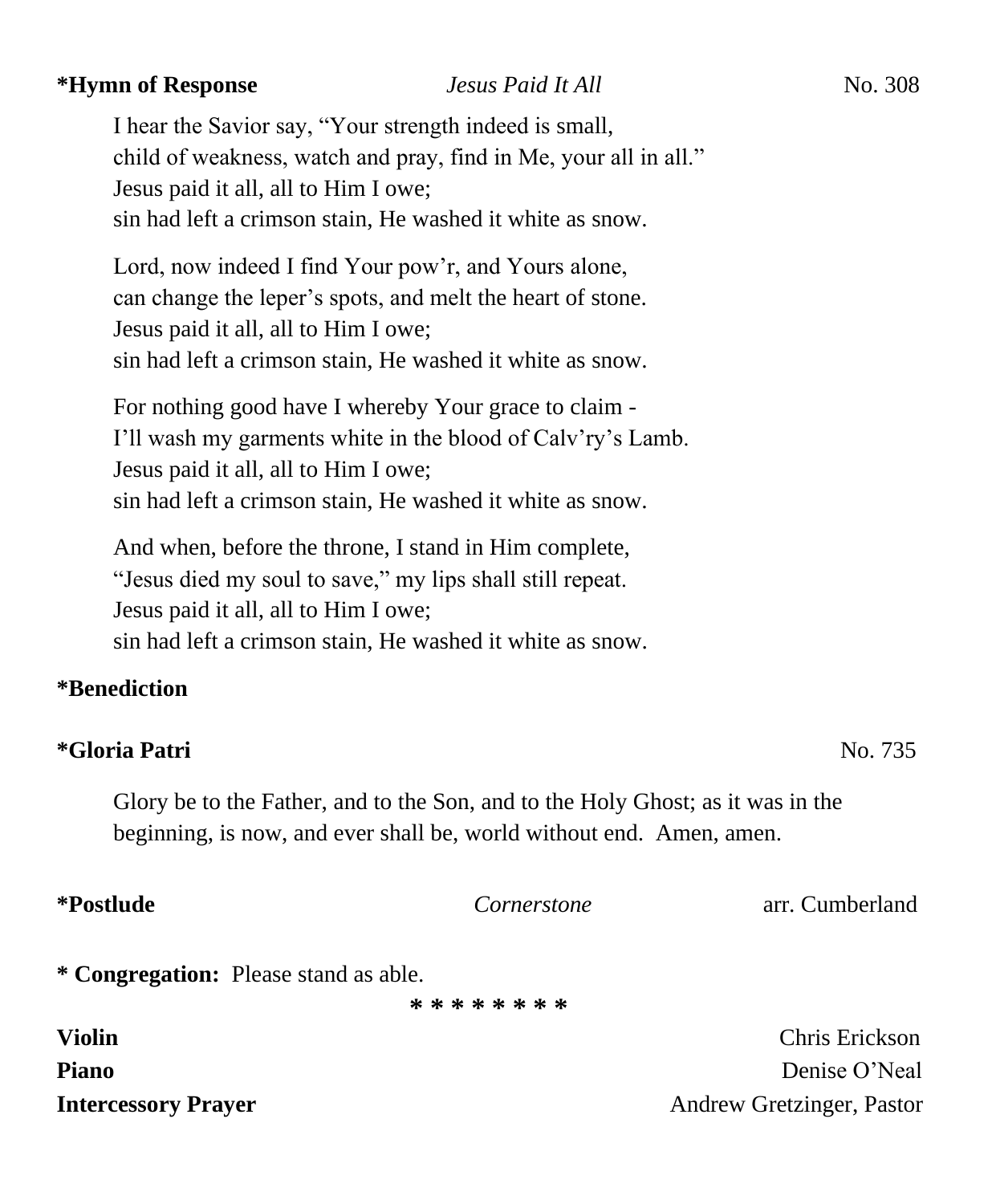# **Serving the Lord**

|                         | 3/01          | 3/08                | 3/15             |
|-------------------------|---------------|---------------------|------------------|
|                         | F. Armstrong, | B. Schoon,          | V. Lash,         |
| <b>AM Nursery</b>       | Krystal T.    | Aaron L.            | Grayden L.       |
| Greeters                | Hale/Grass    | Lanenga             | Sederberg        |
| Treats                  | Lindborg      | Lash                | <b>Hrivnak</b>   |
| Serve/Cleanup           | Lindborg      | Lash                | <b>Hrivnak</b>   |
| Audio                   | B. Schoon     | <b>B.</b> Armstrong | J. Martin        |
| Elder of the Week       | Gretzinger    | Schoon              | <b>Stoltzfus</b> |
| <b>Communion Helper</b> | Aaron L.      |                     |                  |

# **Weekly Calendar**

| <b>DATE</b>      | <b>TIME</b>       | <b>EVENT</b>                                  |
|------------------|-------------------|-----------------------------------------------|
| <b>SUN 3/01</b>  | 9:00 AM           | <b>Opening Exercises</b>                      |
|                  | $9:15 \text{ AM}$ | <b>Sunday School Classes</b>                  |
|                  | 10:30 AM          | Worship Service $&$ The Lord's Supper         |
|                  | 12:30 PM          | Communicants Class                            |
|                  | 5:00 PM           | Youth Bible Study                             |
| <b>TUES 3/03</b> | $6:00$ PM         | <b>Session Meeting</b>                        |
| <b>WED 3/04</b>  | 9:30 AM           | Ladies' Bible Study                           |
| <b>THUR 3/05</b> | 6:00 PM           | <b>First Financial Peace University Class</b> |
| <b>SUN 3/08</b>  | 9:00 AM           | <b>Opening Exercises</b>                      |
|                  | 9:15 AM           | <b>Sunday School Classes</b>                  |
|                  | 10:30 AM          | <b>Worship Service</b>                        |
|                  | 12:30 PM          | <b>Communicants Class</b>                     |